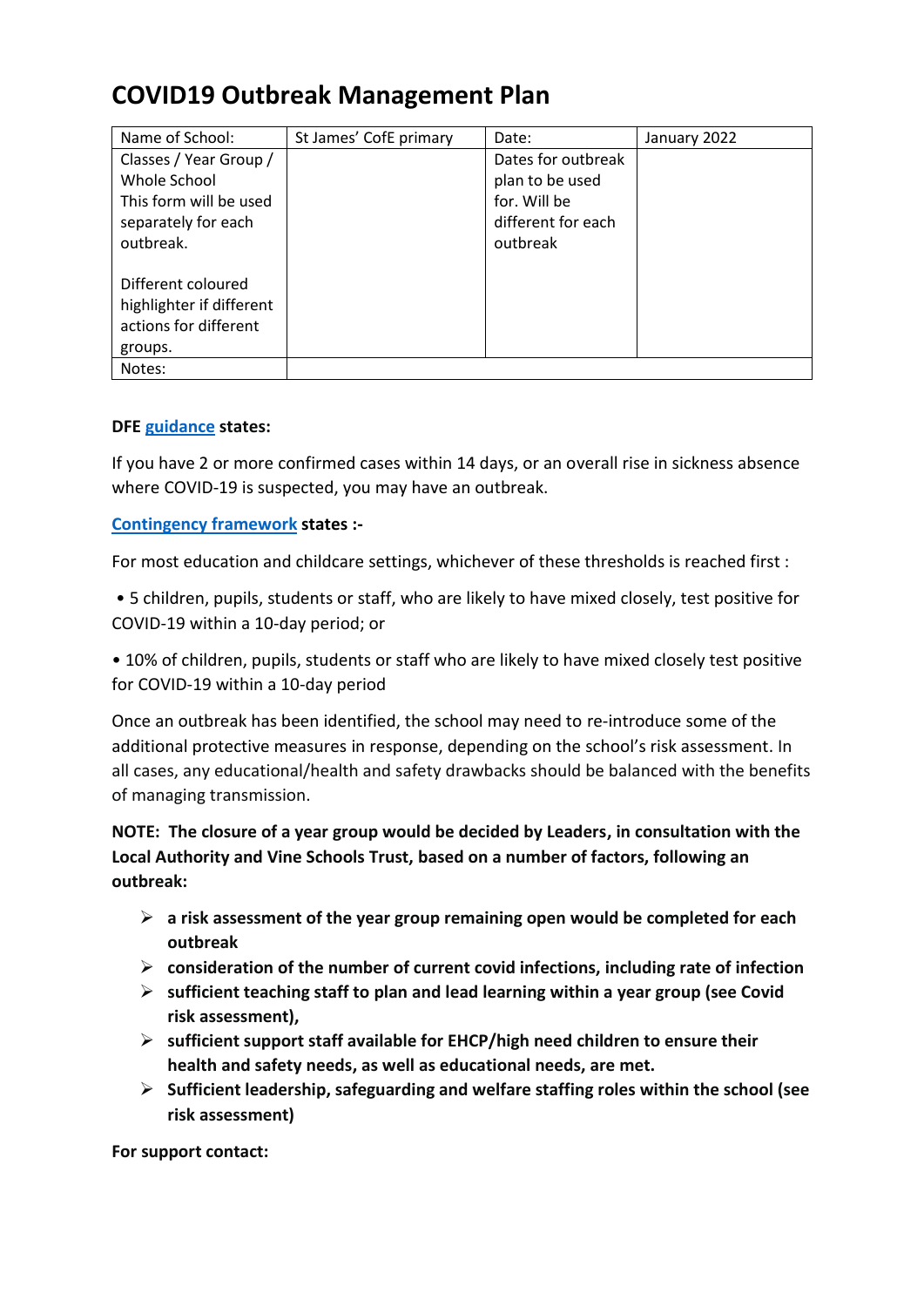Essex Contact Tracing Team: 0300 303 2698, provide.escontacttracing@nhs.net DFE Helpline: 0800 046 8687 and selecting option 1

Immediate outbreak response (at the level of individual settings or a cluster of settings) remains for local directors of public health to advise on.

## **Actions considered to contain an outbreak**

| <b>Impacted year</b> | Impacted staff: | Date: |  |
|----------------------|-----------------|-------|--|
| group:               |                 |       |  |

| To consider | Who is in charge of the outbreak $-$ eg which member of SLT                            |
|-------------|----------------------------------------------------------------------------------------|
|             | Who do we need to call for advice                                                      |
|             | Who do we need to inform                                                               |
|             | Impacted year group                                                                    |
|             | <b>Impacted Staff</b>                                                                  |
|             | Whole school impact                                                                    |
|             | <b>Communication to staff</b>                                                          |
|             | <b>Communication to parents</b>                                                        |
|             | <b>Communication to pupils</b>                                                         |
|             | Remote Education (see covid risk assessment and remote learning offer) -               |
|             | making sure that all children receive quality and quantity of education needed.        |
|             | Which actions to take with which group of children, class or year group?               |
|             | Are any actions needed for whole school?                                               |
|             | If actions are only for groups, classes or single year groups then need to             |
|             | consider siblings and                                                                  |
|             | movement of staff across year groups (rotas)                                           |
|             | Record which areas of the school are identified                                        |
|             | Check staffing levels of the school, including EY staffing, first aiders, duties, DSL, |
|             | teaching                                                                               |
|             | Decide time scale for each action - DFE guidance states - This should be for two       |
|             | weeks in the first                                                                     |
|             | instance, pending regular review                                                       |
|             | Print form for each outbreak and highlight actions taken.                              |
|             | Communicate to all stakeholders about symptoms and hygiene - regularly                 |
|             |                                                                                        |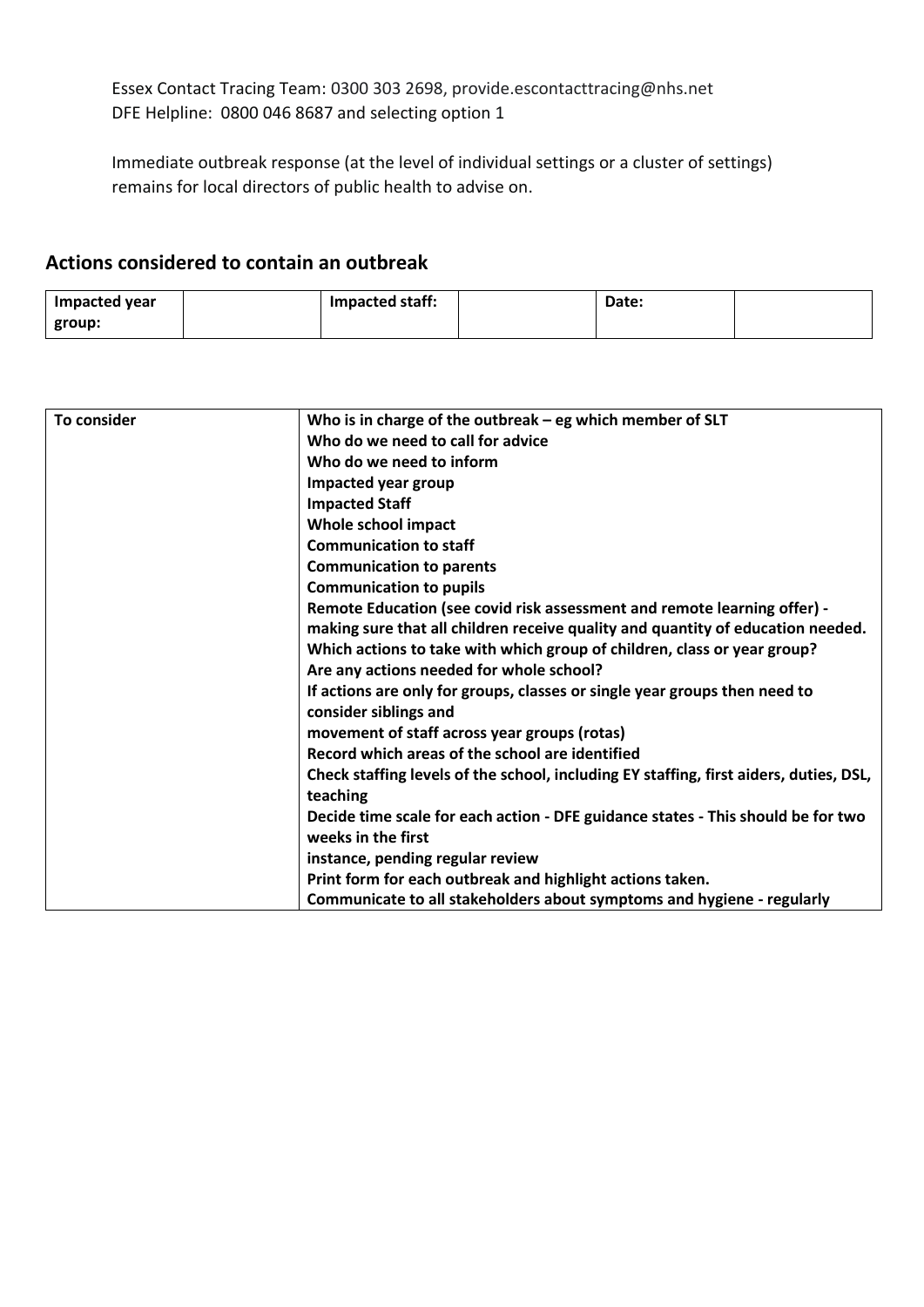| <b>Guidance</b>                                                                                                                                                                                    | <b>Action taken</b>                                                                                                                                                                                                                                                                                                                                                                                                                                                                        | <b>Date</b> | Date of       | <b>Review Outcome</b>                                                                                                     |
|----------------------------------------------------------------------------------------------------------------------------------------------------------------------------------------------------|--------------------------------------------------------------------------------------------------------------------------------------------------------------------------------------------------------------------------------------------------------------------------------------------------------------------------------------------------------------------------------------------------------------------------------------------------------------------------------------------|-------------|---------------|---------------------------------------------------------------------------------------------------------------------------|
|                                                                                                                                                                                                    |                                                                                                                                                                                                                                                                                                                                                                                                                                                                                            | commenced   | <b>Review</b> |                                                                                                                           |
| Self-isolation of<br>close contacts<br>In some cases,<br>health protection<br>teams may<br>recommend that a<br>number of other<br>pupils self-isolate<br>at home as a<br>precautionary<br>measure. | Advice sought from Public Health and<br>➤<br>Local Authority<br>decide which students isolating<br>$\qquad \qquad \blacksquare$<br>Parents to be written to<br>Remote learning to be provided for<br>➤<br>children isolating if well enough to<br>engage wit<br>Covid logs to be started<br>➤<br>RAG rate children to determine<br>➤<br>welfare contact by SG team<br>FSM provision.<br>➤<br>Risk Assess vulnerable children and<br>➤<br>staff that may need to shield a<br>if cases rise. |             |               | Self-isolation<br>period ended, X<br>further cases<br>within group<br>tested positive<br>and isolating<br>with household. |
| <b>Closure of Year</b>                                                                                                                                                                             | Advice sought from SEP, Vine CEO and<br>➤                                                                                                                                                                                                                                                                                                                                                                                                                                                  |             |               |                                                                                                                           |
| Group                                                                                                                                                                                              | LSB Chair informed on outcome of                                                                                                                                                                                                                                                                                                                                                                                                                                                           |             |               |                                                                                                                           |
|                                                                                                                                                                                                    | decision<br>Parents informed as soon as possible<br>➤                                                                                                                                                                                                                                                                                                                                                                                                                                      |             |               |                                                                                                                           |
|                                                                                                                                                                                                    | of closure, days of closure, day of                                                                                                                                                                                                                                                                                                                                                                                                                                                        |             |               |                                                                                                                           |
|                                                                                                                                                                                                    | children's anticipated return back to                                                                                                                                                                                                                                                                                                                                                                                                                                                      |             |               |                                                                                                                           |
|                                                                                                                                                                                                    | school                                                                                                                                                                                                                                                                                                                                                                                                                                                                                     |             |               |                                                                                                                           |
|                                                                                                                                                                                                    | Remote learning to be placed on<br>➤<br>website in accordance wit remote                                                                                                                                                                                                                                                                                                                                                                                                                   |             |               |                                                                                                                           |
|                                                                                                                                                                                                    | learning offer                                                                                                                                                                                                                                                                                                                                                                                                                                                                             |             |               |                                                                                                                           |
|                                                                                                                                                                                                    | Paper copies to be made available to<br>➤                                                                                                                                                                                                                                                                                                                                                                                                                                                  |             |               |                                                                                                                           |
|                                                                                                                                                                                                    | parents                                                                                                                                                                                                                                                                                                                                                                                                                                                                                    |             |               |                                                                                                                           |
|                                                                                                                                                                                                    | Key worker and Vulnerable children<br>➤<br>places offered                                                                                                                                                                                                                                                                                                                                                                                                                                  |             |               |                                                                                                                           |
|                                                                                                                                                                                                    | Class emails to open<br>➤                                                                                                                                                                                                                                                                                                                                                                                                                                                                  |             |               |                                                                                                                           |
|                                                                                                                                                                                                    | Zooms to be organised if teachers well<br>➤                                                                                                                                                                                                                                                                                                                                                                                                                                                |             |               |                                                                                                                           |
|                                                                                                                                                                                                    | enough to lead                                                                                                                                                                                                                                                                                                                                                                                                                                                                             |             |               |                                                                                                                           |
|                                                                                                                                                                                                    | Deep clean of rooms<br>➤                                                                                                                                                                                                                                                                                                                                                                                                                                                                   |             |               |                                                                                                                           |
|                                                                                                                                                                                                    | Risk Assess vulnerable children and<br>➤                                                                                                                                                                                                                                                                                                                                                                                                                                                   |             |               |                                                                                                                           |
|                                                                                                                                                                                                    | staff that may need to shield a<br>if cases rise.                                                                                                                                                                                                                                                                                                                                                                                                                                          |             |               |                                                                                                                           |
|                                                                                                                                                                                                    | FSM provision<br>➤                                                                                                                                                                                                                                                                                                                                                                                                                                                                         |             |               |                                                                                                                           |
|                                                                                                                                                                                                    | Temporarily suspend attendance at<br>➤                                                                                                                                                                                                                                                                                                                                                                                                                                                     |             |               |                                                                                                                           |
|                                                                                                                                                                                                    | after school clubs                                                                                                                                                                                                                                                                                                                                                                                                                                                                         |             |               |                                                                                                                           |
|                                                                                                                                                                                                    | RAG rate children to determine                                                                                                                                                                                                                                                                                                                                                                                                                                                             |             |               |                                                                                                                           |
|                                                                                                                                                                                                    | welfare contact by SG team                                                                                                                                                                                                                                                                                                                                                                                                                                                                 |             |               |                                                                                                                           |
| <b>Re-introduction of</b>                                                                                                                                                                          | Face coverings advised for adults<br>➤<br>(staff and visitors) in corridors and                                                                                                                                                                                                                                                                                                                                                                                                            |             |               | Compliance is                                                                                                             |
| <b>Face Coverings</b><br>The reintroduction                                                                                                                                                        | crowded areas.                                                                                                                                                                                                                                                                                                                                                                                                                                                                             |             |               | high. Plan to<br>continue                                                                                                 |
| of face coverings                                                                                                                                                                                  | Face coverings advised for drop off<br>➤                                                                                                                                                                                                                                                                                                                                                                                                                                                   |             |               | arrangements for                                                                                                          |
| for pupils, students                                                                                                                                                                               | and pick up (parents) in corridors and                                                                                                                                                                                                                                                                                                                                                                                                                                                     |             |               | another week.                                                                                                             |
| or staff may be                                                                                                                                                                                    | crowded areas.                                                                                                                                                                                                                                                                                                                                                                                                                                                                             |             |               |                                                                                                                           |
| advised for a                                                                                                                                                                                      | Decide which staff will need to wear<br>≻                                                                                                                                                                                                                                                                                                                                                                                                                                                  |             |               |                                                                                                                           |
| temporary period                                                                                                                                                                                   | masks<br>Decide which year groups parents will<br>➤                                                                                                                                                                                                                                                                                                                                                                                                                                        |             |               |                                                                                                                           |
| in response to                                                                                                                                                                                     | need to wear masks                                                                                                                                                                                                                                                                                                                                                                                                                                                                         |             |               |                                                                                                                           |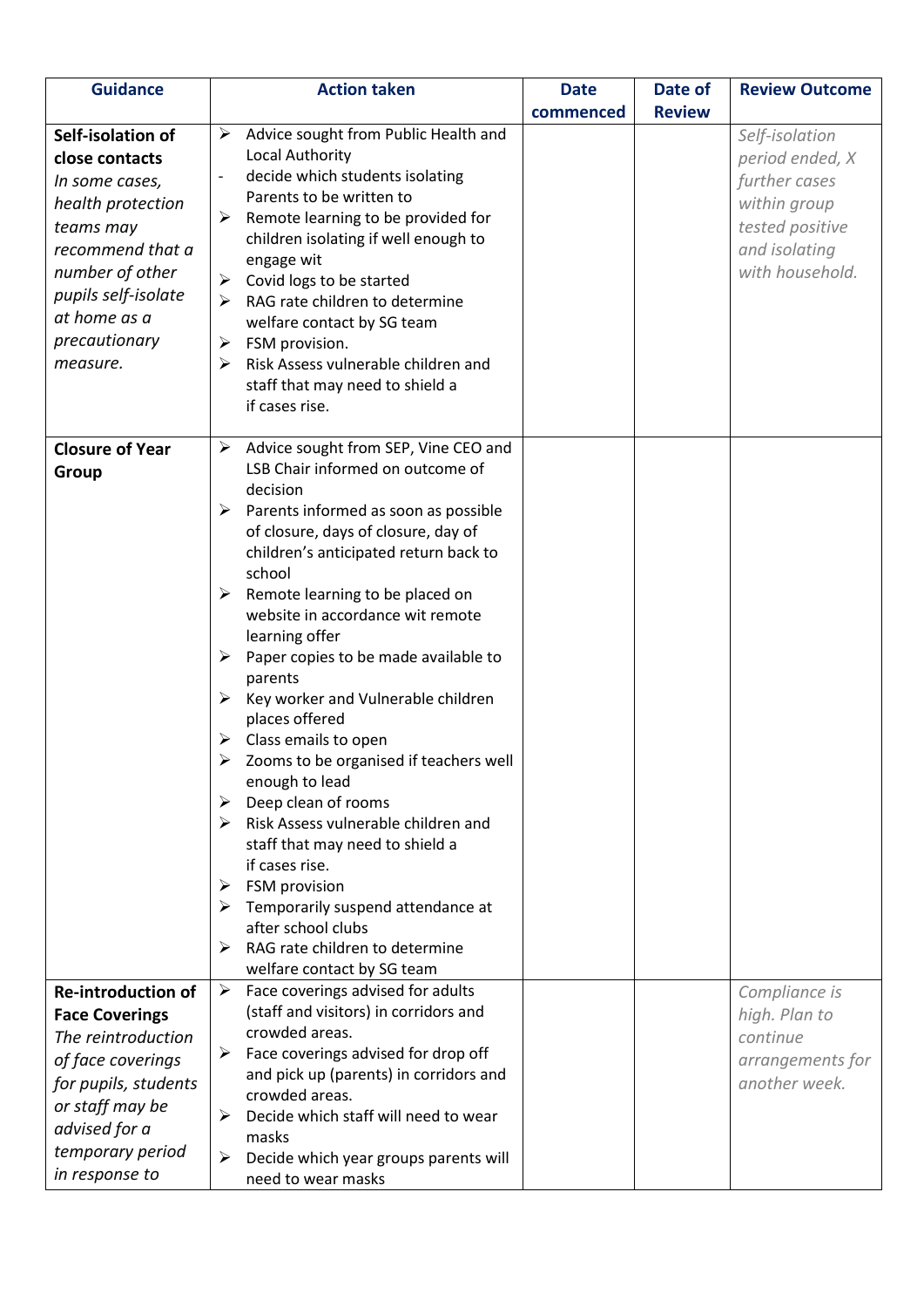| particular localised<br>outbreaks,<br>including variants<br>of concern.                                                                                                                                                                       | Decide which inside visitors need to<br>➤<br>wear masks<br>Parents and staff to be written to.<br>≻<br>Check signage<br>Masks to be provided if needed for<br>$\blacktriangleright$<br>staff and visitors who have been<br>identified.                                                                                                                                                                                                                                                                                       |                                                                           |
|-----------------------------------------------------------------------------------------------------------------------------------------------------------------------------------------------------------------------------------------------|------------------------------------------------------------------------------------------------------------------------------------------------------------------------------------------------------------------------------------------------------------------------------------------------------------------------------------------------------------------------------------------------------------------------------------------------------------------------------------------------------------------------------|---------------------------------------------------------------------------|
| Asymptomatic<br><b>Testing</b><br>Additional testing<br>may be<br>recommended to<br>pick up any<br>asymptomatic<br>testing in the<br>school community.                                                                                        | Decide which staff need to test more<br>≻<br>than twice weekly<br>Lateral flow tests to be provided to<br>➤<br>staff<br>Re-order stock if needed<br>≻<br>Letter to parents re home testing for<br>⋗<br>parents - to ask them to test more<br>often at home.                                                                                                                                                                                                                                                                  | Home testing<br>uptake not<br>increased. Onsite<br>testing<br>considered. |
| <b>Increased</b><br>ventilation<br>The Health and<br><b>Safety Executive</b><br><i>guidance on air</i><br>conditioning and<br>ventilation during<br>the coronavirus<br>outbreak and CIBSE<br>COVID-19<br>advice provides<br>more information. | ➤<br>Reminded to keep windows opened as<br>much as possible.<br>Covid blasts to take place regularly<br>➤<br>Investigating options for improving<br>mechanical ventilation system.<br>$\blacktriangleright$<br>In winter months let parents know.<br>(due to clothing)<br>Investigate ways to improve<br>➤<br>ventilation indoors, where this would<br>not significantly impact thermal<br>comfort<br>whether any activities where possible<br>➤<br>could take place outdoors, including<br>exercise, assemblies, or classes |                                                                           |
| <b>Increased cleaning</b><br><b>Reduce mixing of</b>                                                                                                                                                                                          | Reinforced important of cleaning in<br>≻<br>between groups.<br>Handwashing regime to increase<br>Cleaning to increase<br>Deep clean for outbreak areas - One-<br>➤<br>off enhanced cleaning focussing on<br>touch points and any shared<br>equipment<br>Cleaning of more equipment if<br>➤<br>sharing.<br>Increase cleaning of resources -<br>➤<br>especially EYFS<br>Lunch and break arrangements<br>➤                                                                                                                      |                                                                           |
| students                                                                                                                                                                                                                                      | Go back to bubble management<br>➤<br>Reduce number of children in hall for<br>lunch<br><b>Cancel hall Assemblies</b><br>$\blacktriangleright$<br>$\triangleright$ Staff follow covid arrangements<br>instaffroom<br>Staff to reduce movement around the<br>➤<br>school                                                                                                                                                                                                                                                       |                                                                           |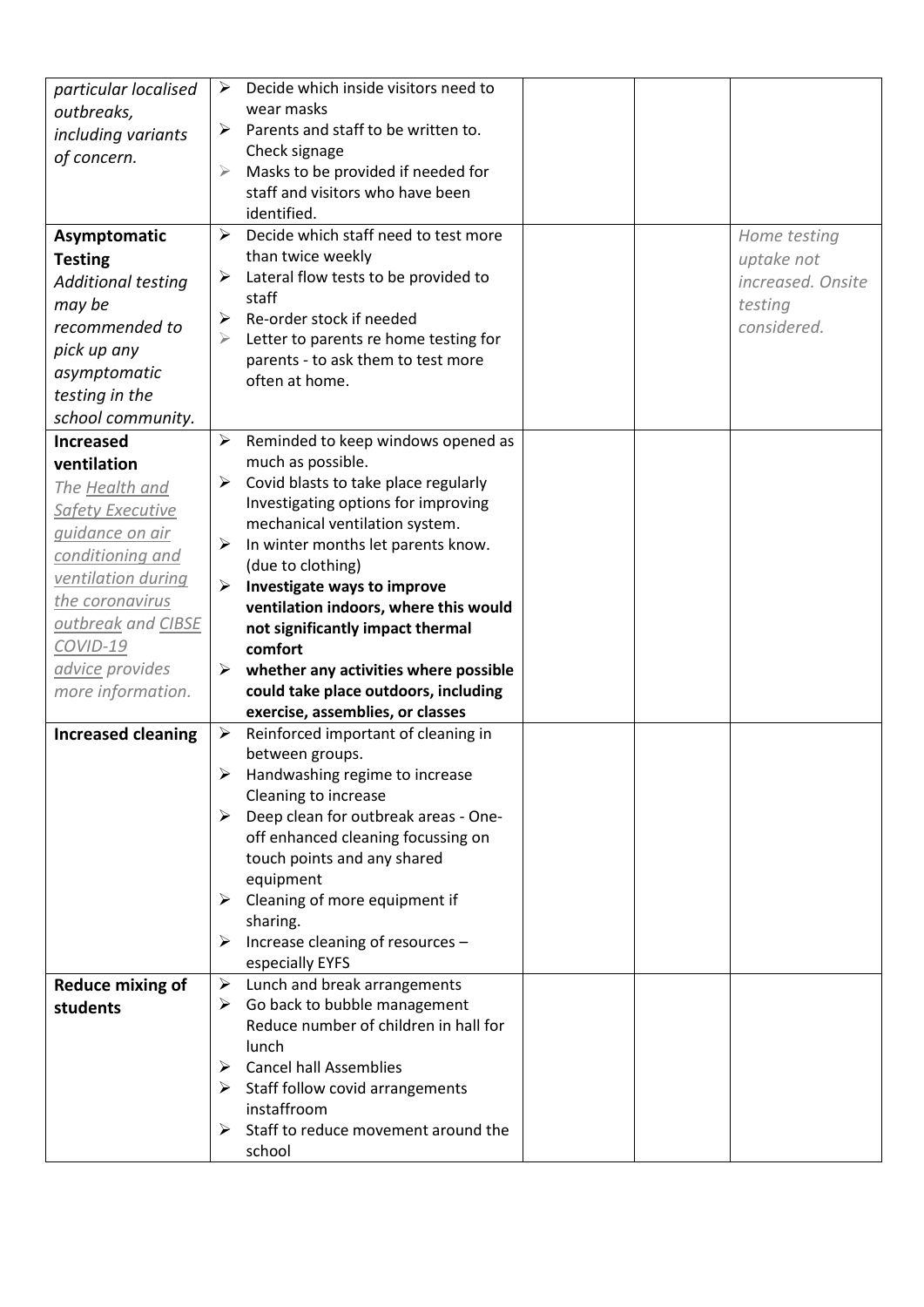|                           | Class bubbles to reduce moving<br>➤                                     |
|---------------------------|-------------------------------------------------------------------------|
|                           | around the school                                                       |
|                           | $\triangleright$ Stop staff visits to classrooms Cancel                 |
|                           | face to face School council Cancel                                      |
|                           | paired classes and family groups                                        |
|                           | $\triangleright$ Let staff know                                         |
| <b>Remote Education</b>   | Remote education provided to<br>➤                                       |
|                           | those pupils who need to self-                                          |
|                           | isolate in line with remote learning                                    |
|                           | offer                                                                   |
|                           | $\triangleright$ Follow the safeguarding RAG                            |
|                           | system for those children off                                           |
|                           | school, eg phone calls, zooms,                                          |
|                           | safeguarding checking, FSM                                              |
|                           | provision.                                                              |
|                           |                                                                         |
| One way system            | ➤<br>Reintroduce one way system certain                                 |
|                           | areas of school Reintroduce one way                                     |
|                           | system whole school                                                     |
|                           | Write to parents<br>➤                                                   |
|                           | $\triangleright$ Check signage                                          |
|                           | Check floor markings around grounds<br>➤                                |
|                           | - re paint if needed                                                    |
| <b>Staggered drop off</b> | Reviewed start and end times of day,<br>➤<br>decide on times if needed. |
| and pick up               |                                                                         |
|                           | Let parents and staff know Consider<br>➤                                |
|                           | timings if only one part of school goes                                 |
|                           | to staggered times - for siblings.                                      |
| Classroom                 | Stop using air dryers and blue roll<br>➤                                |
| <b>Management</b>         | Reintroduce paper towels                                                |
|                           | Check stock and reorder if needed.<br>➤                                 |
|                           | Stop book bags being brought in<br>➤                                    |
|                           | Stop birthday sweets                                                    |
|                           | Re-introduce decontamination                                            |
|                           | procedures for marking, reading<br>books etc                            |
|                           |                                                                         |
|                           | Remove soft furnishings<br>➤<br>Close library corners<br>➤              |
|                           | Re-introduce desks in straight lines<br>➤                               |
| <b>Reduce visitors</b>    | $\blacktriangleright$<br>Decide who needs to attend school -            |
| inside Building           | wear masks for meetings                                                 |
|                           | Let visitors know Move to zoom or<br>➤                                  |
|                           | teams if needed                                                         |
|                           | Phone parents if needed and not<br>➤                                    |
|                           | complete meetings face to face                                          |
|                           | Meet outdoors if possible<br>➤                                          |
|                           | Consider transition visits, taster days -<br>➤                          |
|                           | to be cancelled.                                                        |
| <b>Cancel large scale</b> | Decide which events should be<br>➤                                      |
| events                    | cancelled and for which year groups                                     |
|                           | Reduce numbers at events - tickets                                      |
|                           | ➤                                                                       |
|                           | Let parents know<br>➤                                                   |